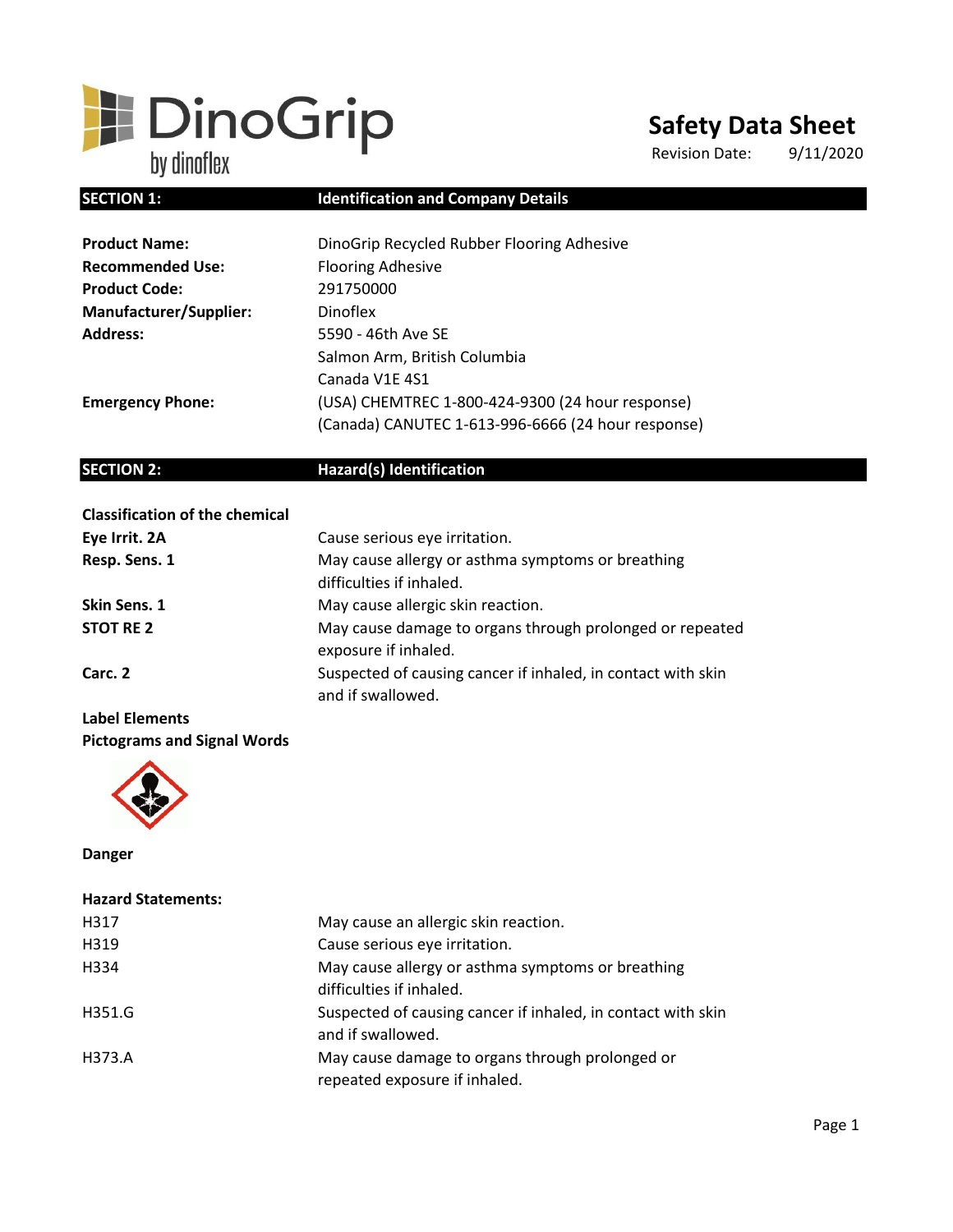| <b>Precautionary Statements:</b> |                                                                   |  |
|----------------------------------|-------------------------------------------------------------------|--|
| P201                             | Obtain special instructions before use.                           |  |
| P202                             | Do not handle until all safety precautions have been              |  |
|                                  | read and understood.                                              |  |
| P260                             | Do not breathe dust/fume/gas/mist/vapours/spray.                  |  |
| P264.2                           | Wash skin thoroughly after handling.                              |  |
| P272                             | Contaminated work clothing should not be allowed out              |  |
|                                  | of the workplace.                                                 |  |
| P280                             | Wear protective gloves/protective clothing/eye protection/        |  |
|                                  | face protection.                                                  |  |
| P <sub>2</sub> 84                | [In case of inadequate ventilation] wear respiratory protection.  |  |
| P302+P352.A                      | IF ON SKIN: Wash with plenty of water.                            |  |
| P304+P341                        | IF INHALED: If breathing is difficult, remove victim to fresh air |  |
|                                  | and keep at rest in a position comfortable for breathing.         |  |
| P305+P351+P338                   | IF IN EYES: Rinse cautiously with water for several minutes.      |  |
|                                  | Remove contact lenses, if present and easy to do. Continue        |  |
|                                  | rinsing.                                                          |  |
| P308+P313                        | If exposes or concerned: Get medical advice/attention.            |  |
| P321.A                           | Specific treatment (see supplementary instructions on this label) |  |
| P222+P313                        | If skin irritation or rash occurs: Get medical advice/attention.  |  |
| P337+P313                        | If eye irritation persists: Get medical advice/attention.         |  |
| P342+P311.A                      | If experiencing respiratory symptoms: Call a POISON CENTER.       |  |
| P363                             | Wash contaminated clothing before reuse.                          |  |
| P405                             | Store locked up.                                                  |  |
| P501.A                           | Dispose of contents/container in accordance with applicable       |  |
|                                  | regulations.                                                      |  |

# **Ingredient(s) with unknown acute toxicity:**

None

# **Hazards not otherwise classified identified during the classification process:**

None

This product contains crystalline silica (quartz sand). IARC has classified crystalline silica as a Group 1 carcinogen. Both IARC and NTP consider silica as a known human carcinogen. Evidence is based on the chronic and long-term exposure workers have had to respirable sized crystalline silica dust particles. Because this product is in liquid or paste form, it does not pose a dust hazard; therefore, this classification is not relevant. (Note: sanding of thehardened product may create a silica dust hazard).

# **SECTION 3: Composition/Information on Ingredients**

| Substances                                                                              |
|-----------------------------------------------------------------------------------------|
| N.A                                                                                     |
| Mixtures                                                                                |
| Hazardous components within the meaning of 29 CFR 1910.1200 and related classification. |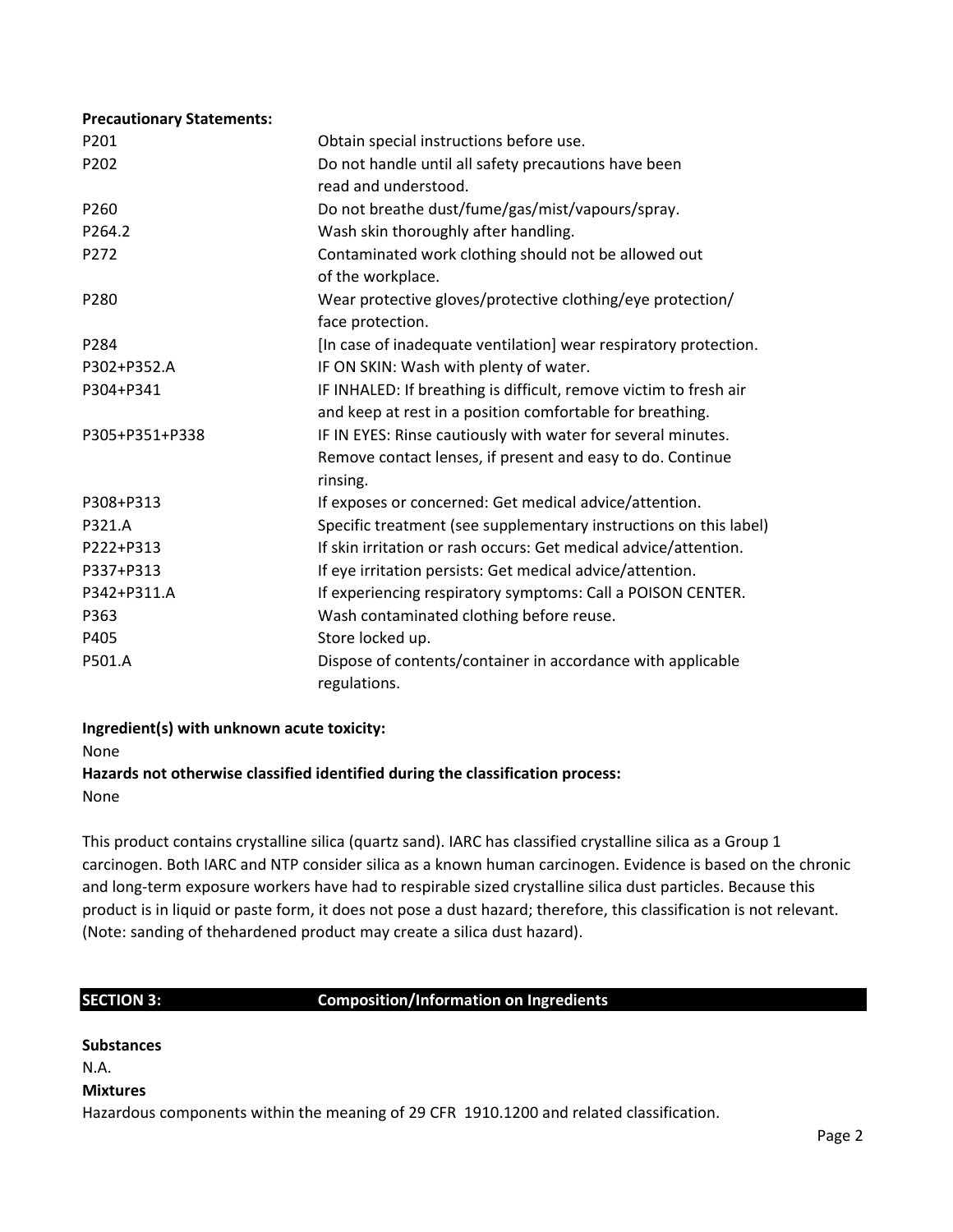# **List of components**

| Quantity       | Name                                 | Ident. Numb.    | <b>Classification</b>                                          |
|----------------|--------------------------------------|-----------------|----------------------------------------------------------------|
| $2.5 - 5%$     | Calcium Oxide                        | CAS: 1305-78-8  | Skin Irrit. 2, H315; STOT SE 3, H335;                          |
|                |                                      |                 | Eye Dam. 1, H318                                               |
| $1 - 2.5%$     | Methylenediphenyl diisocyanate (MDI) |                 | CAS: 26447-40-5 Carc. 2, H351; STOT RE 2, H373; Eye Irrit. 2A, |
|                |                                      |                 | H319; STOT SE 3, H335; Skin Irrit. 2, H315;                    |
|                |                                      |                 | Resp. Sens. 1, H334; Skin Sens. 1, H317;                       |
|                |                                      |                 | Acute Tox. 4, H332                                             |
| $1 - 2.5%$     | 4, 4'-Methylendiphenyl diisocyante   | CAS: 101-68-8   | Acute Tox. 4, H332; Eye Irrit. 2A, H319;                       |
|                |                                      |                 | STOT SE 3, H335; Skin Irrit. 2, H315; Resp.                    |
|                |                                      |                 | Sens. 1, H334; Skin Sens. 1, H317; STOT RE                     |
|                |                                      |                 | 2, H351                                                        |
| $0.25 - 0.49%$ | Silica Sand                          | CAS: 14808-60-7 | Carc. 1A, H350; STOT RE 1, H372                                |
| $0.1 - 0.25%$  | 4-Methylbenzenesulfonyl isocyanate   | CAS: 4083-64-1  | Eye Irrit. 2A, H319; STOT SE 3, H224; Skin                     |
|                |                                      |                 | Irrit. 2, H315; Resp. Sens. 1, H334                            |

# **SECTION 4: First Aid Measures**

# **Description of first aid measures**

In case of skin contact:

|                         | Immediately take off all contaminated clothing.                                                                                                                               |
|-------------------------|-------------------------------------------------------------------------------------------------------------------------------------------------------------------------------|
|                         | OBTAIN IMMEDIATE MEDICAL ATTENTION.                                                                                                                                           |
|                         | Obtain medical attention if skin related symptoms persist.                                                                                                                    |
|                         | Remove contaminated clothing immediately and dispose of safely.                                                                                                               |
|                         | After contact with skin, wash immediately with soap and plenty of water.                                                                                                      |
| In case of eye contact: |                                                                                                                                                                               |
|                         | After contact with the eyes, rinse with water with the eyelids open for a<br>sufficient length of time, then consult an opthalmologist immediately.<br>Protect uninjured eye. |
| In case of ingestion:   |                                                                                                                                                                               |
|                         | Do not induce vomiting, get medical attention showing the SDS and the<br>hazard label.                                                                                        |
| In case of inhalation:  |                                                                                                                                                                               |
|                         | If breathing is irregular or stopped, administer artificial respiration.<br>In case of inhalation, consult a doctor immediately and show them packing<br>or label.            |

# **Most important symptoms/effects, acute and delayed**

Eye irritation Eye damages

# **Indication of any immediate medical attention and special treatment needed**

In case of accident or unwellness, seek medical advice immediately (show directions for use or safety data sheet if possible).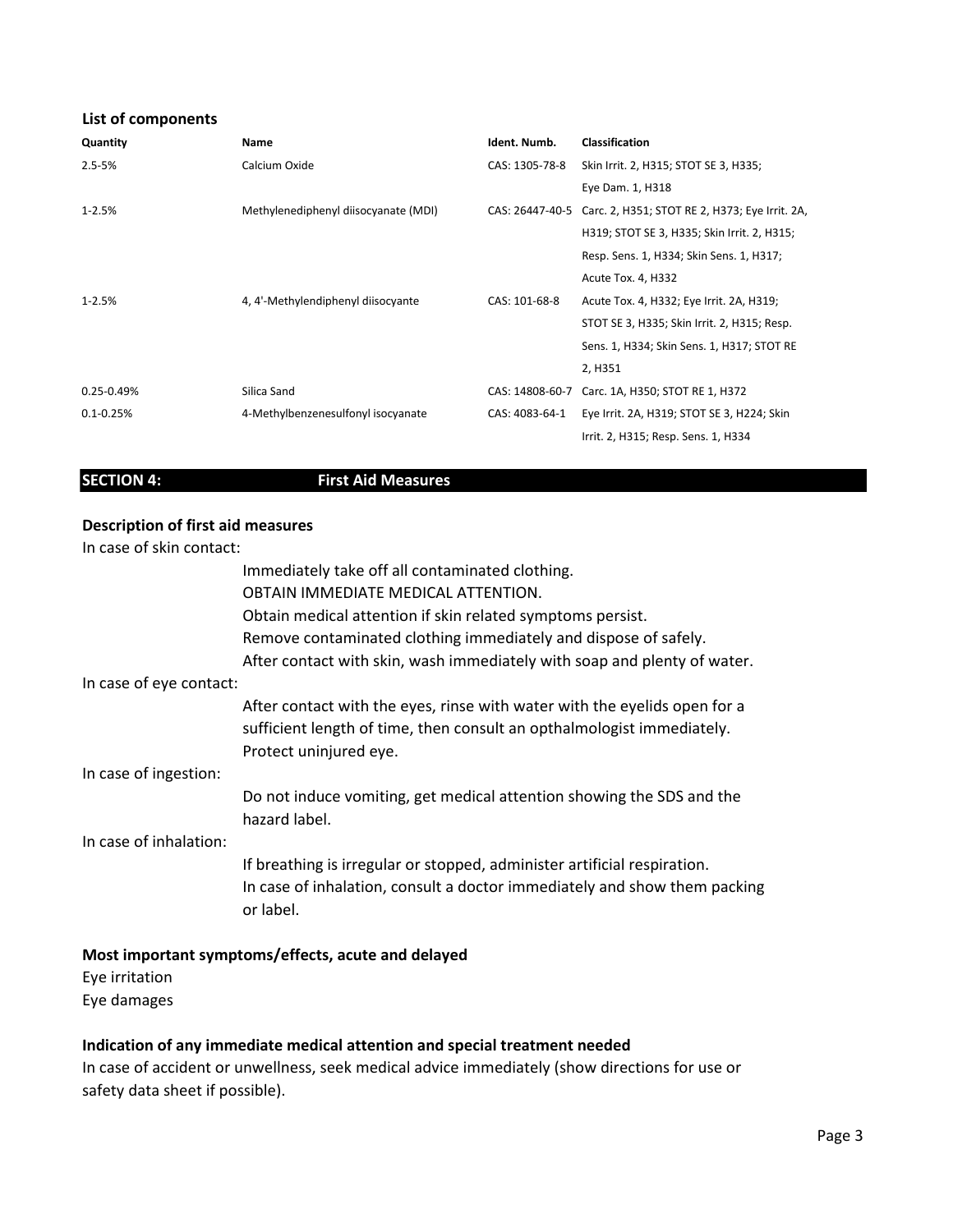# **SECTION 5:** Fire-fighting measures

# **Extinguishing media Suitable extinguishing media:**

**Water** 

Carbon dioxise (CO2)

# **Unsuitable extinguishing media:**

None in particular.

# **Specific hazards arising from the chemical**

Do not inhale explosion and combustion gases.

Burning produces heavy smoke.

Hazardous combustion products: N.A.

Explosive properties: N.A.

Oxidizing properties: N.A.

# **Special protective equipment and precautions for fire-fighters**

Use suitable breathing apparatus.

Collect contaminated fire extinguishing water seperately. This must not be discharged into drains. Move undamaged containers from immediate hazard area if it can be

done safely.

# **SECTION 6: Accidential Release Measures**

# **Personal precautions, protective equipment and emergency procedures**

Wear personal protection equipment.

Wear breathing apparatus if exposed to vapours/dusts/aerosols.

Provide adequate ventilation.

Use approporate respiratory protection.

See protective measures under section 7 and 8.

# **Methods and material for containment and cleaning up**

Suitable material for taking up: absorbing material, organic, sand Wash with plenty of water.

# **SECTION 7:** Handling and Storage

# **Precautions for safe handling**

Avoid contact with skin and eyes, inhalation of vapours and mists.

- Exercise the greatest care when handling or opening the container.
- Use localized ventilation system.
- Don't use empty container before they have been cleaned.
- Before making transfer operations, assure that there aren't any incompatible material residuals in the containers.
- Contaminated clothing should be changed before entering eating areas.
- Do not eat to drink while working.
- See also section 8 for recommended protective equipment.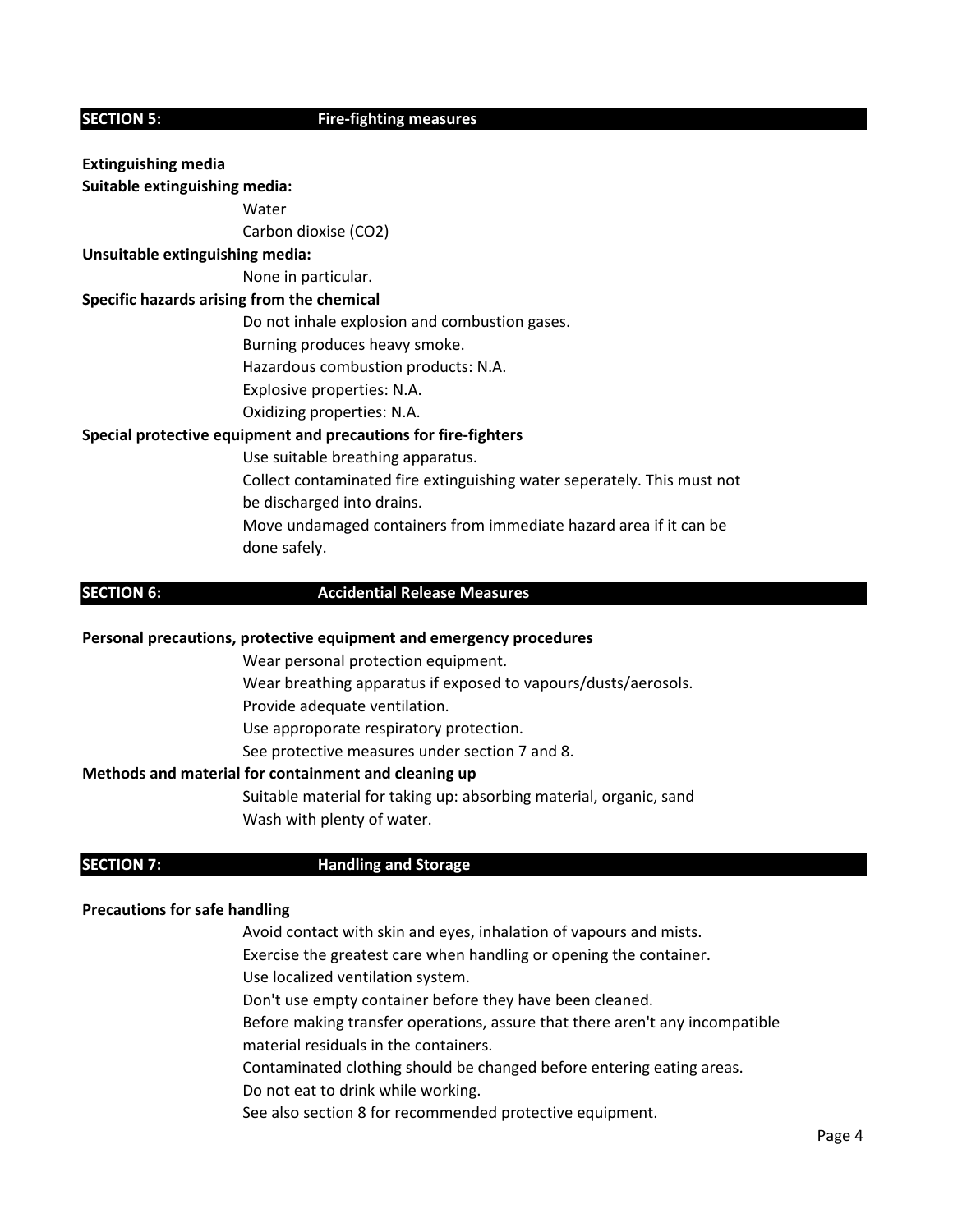# **Conditions for safe storage, including and incompatibilities**

Storage Temperature: N.A. Incompatible Materials: None in particular. Instructions as regards storage premises: Adequately ventilated premises.

# **SECTION 8: Exposure Controls / Personal Protection**

# **Control parameters**

# **List of components with OEL value**

| Component                | OEL Type     | Ceiling | Long Term | Long Term      | <b>Short Term</b> | <b>Short Term</b> | <b>Note</b>                 |
|--------------------------|--------------|---------|-----------|----------------|-------------------|-------------------|-----------------------------|
|                          |              |         | mg/m3     | ppm            | mg/m3             | ppm               |                             |
| Calcium oxide            | <b>OSHA</b>  |         |           | 5              |                   |                   |                             |
|                          | ACGIH        |         |           | $\overline{2}$ |                   |                   | Upper respiratory           |
|                          |              |         |           |                |                   |                   | tract irritation;           |
| Methylenediphenyl        | <b>OSHA</b>  | C       |           |                | 0,2               | 0,02              |                             |
| diisocyanate (MDI)       |              |         |           |                |                   |                   |                             |
| 4,4' 0 Methylenediphenyl | <b>ACGIH</b> |         |           | 0,005          |                   |                   | Respiratory sensitization   |
| diisocyanate             |              |         |           |                |                   |                   | (listed under Methylene     |
|                          |              |         |           |                |                   |                   | bisphenyl isocyanate        |
|                          |              |         |           |                |                   |                   | $(MDI)$ ;                   |
|                          | <b>OSHA</b>  | C       |           |                | 0,2               | 0,02              |                             |
| Silica Sand              | ACGIH        |         | 0,025     |                |                   |                   | A2- Suspected Human         |
|                          |              |         |           |                |                   |                   | Carcinogen; lung            |
|                          |              |         |           |                |                   |                   | cancer; pulmonary fibrosis; |

# Appropriate engineering controls: N.A.

| <b>Individual protection measures</b> |                                                                                                       |
|---------------------------------------|-------------------------------------------------------------------------------------------------------|
| Eye Protection:                       |                                                                                                       |
|                                       | Use close fitting safety goggles, don't use eye lense.                                                |
| Protection for Skin:                  |                                                                                                       |
|                                       | Use clothing that provides comprehensive protection to the skin; e.g. cotton<br>rubber, PVC or viton. |
| <b>Protection for Hands:</b>          |                                                                                                       |
|                                       | Use protective gloves that provides comprehensive protection, e.g. PVC,<br>neoprene or rubber.        |
| <b>Respiratory Protection:</b>        |                                                                                                       |
|                                       | Use adequate protective respiratory equipment.                                                        |

**SECTION 9: Physical and Chemical Properties** 

# **Information on basic physical and chemical properties**

Physical State: Liquid Appearance and color: Paste beige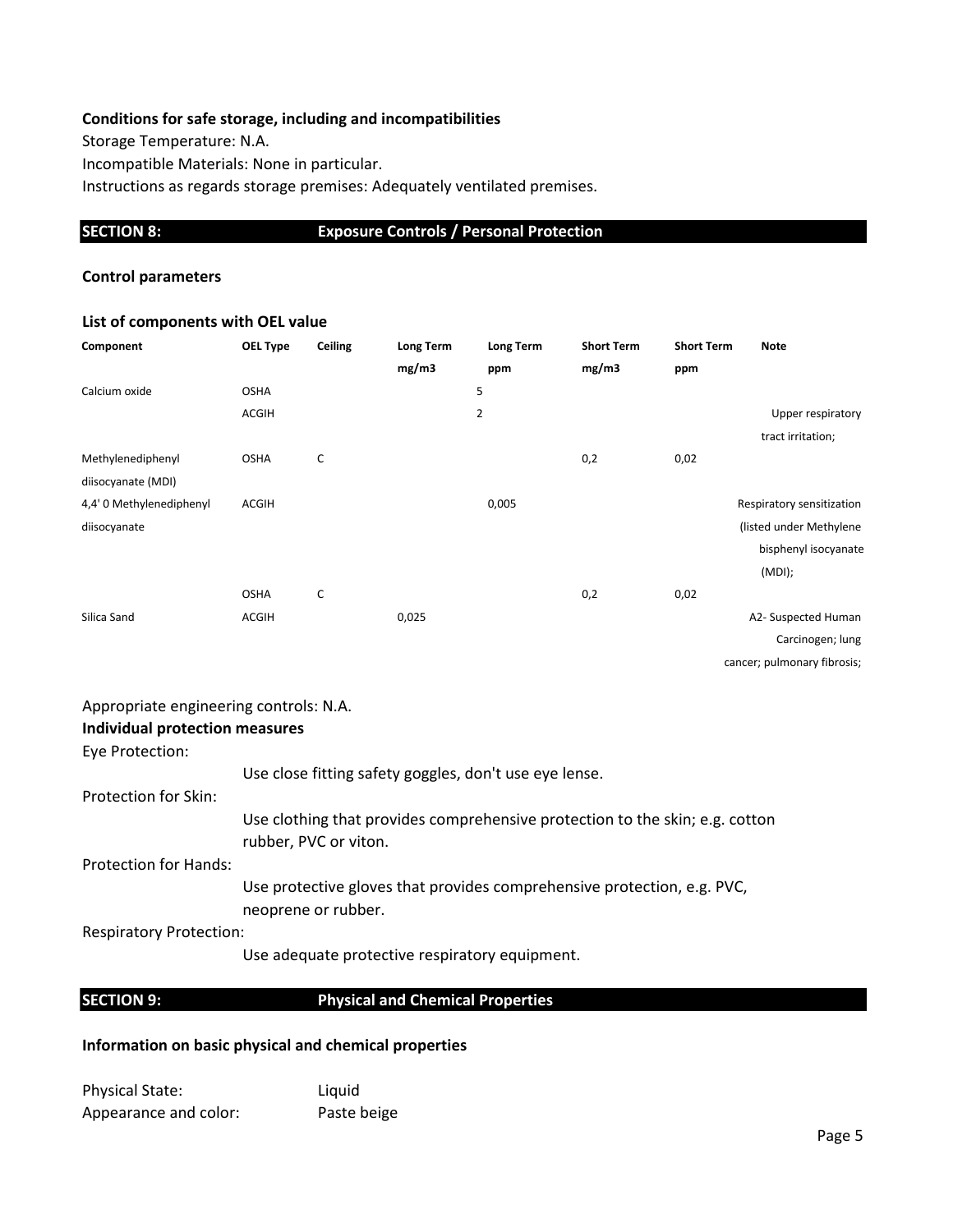| Odour:                                        | Characteristic                             |
|-----------------------------------------------|--------------------------------------------|
| Odour threshold:                              | N.A.                                       |
| pH:                                           | 9                                          |
| Melting Point/Freezing Point:                 | N.A.                                       |
| Initial boiling point and boiling range:      | >100 °C (212 °F)                           |
| Flash Point:                                  | >100 °C (212 °F)                           |
| <b>Evaporation Rate:</b>                      | N.A.                                       |
| Upper/lower flammability or explosive limits: | N.A.                                       |
| Vapour density:                               | $1.1 - 1.2$                                |
| Vapour pressure:                              | N.A.                                       |
| Relative density:                             | 1.45 $g/cm3$                               |
| Solubility in water:                          | Soluble                                    |
| Solubility in oil:                            | N.A.                                       |
| Partition coefficient (n-octanol/water):      | N.A.                                       |
| Auto-ignition temperature:                    | N.A.                                       |
| Decomposition temperature:                    | N.A.                                       |
| Viscosity:                                    | N.A.                                       |
| Explosive properties:                         | N.A.                                       |
| Oxidizing properties:                         | N.A.                                       |
| Solid/gas flammability:                       | N.A.                                       |
| <b>VOC</b>                                    | 37 g per L                                 |
| <b>Other information</b>                      |                                            |
|                                               | Substance groups relevant properties: N.A. |

Miscibility: N.A. Fat Solubility: N.A. Conductivity: N.A.

# **SECTION 10: Stability and Reactivity**

| Reactivity                                |                                |
|-------------------------------------------|--------------------------------|
|                                           | Stable under normal conditions |
| <b>Chemical Stability</b>                 |                                |
|                                           | Data not available.            |
| <b>Possibility of hazardous reactions</b> |                                |
|                                           | None                           |
| <b>Conditions to avoid</b>                |                                |
|                                           | Stable under normal conditions |
| Incompatible materials                    |                                |
|                                           | None in particular             |
| <b>Hazardous decomposition products</b>   |                                |
|                                           | None                           |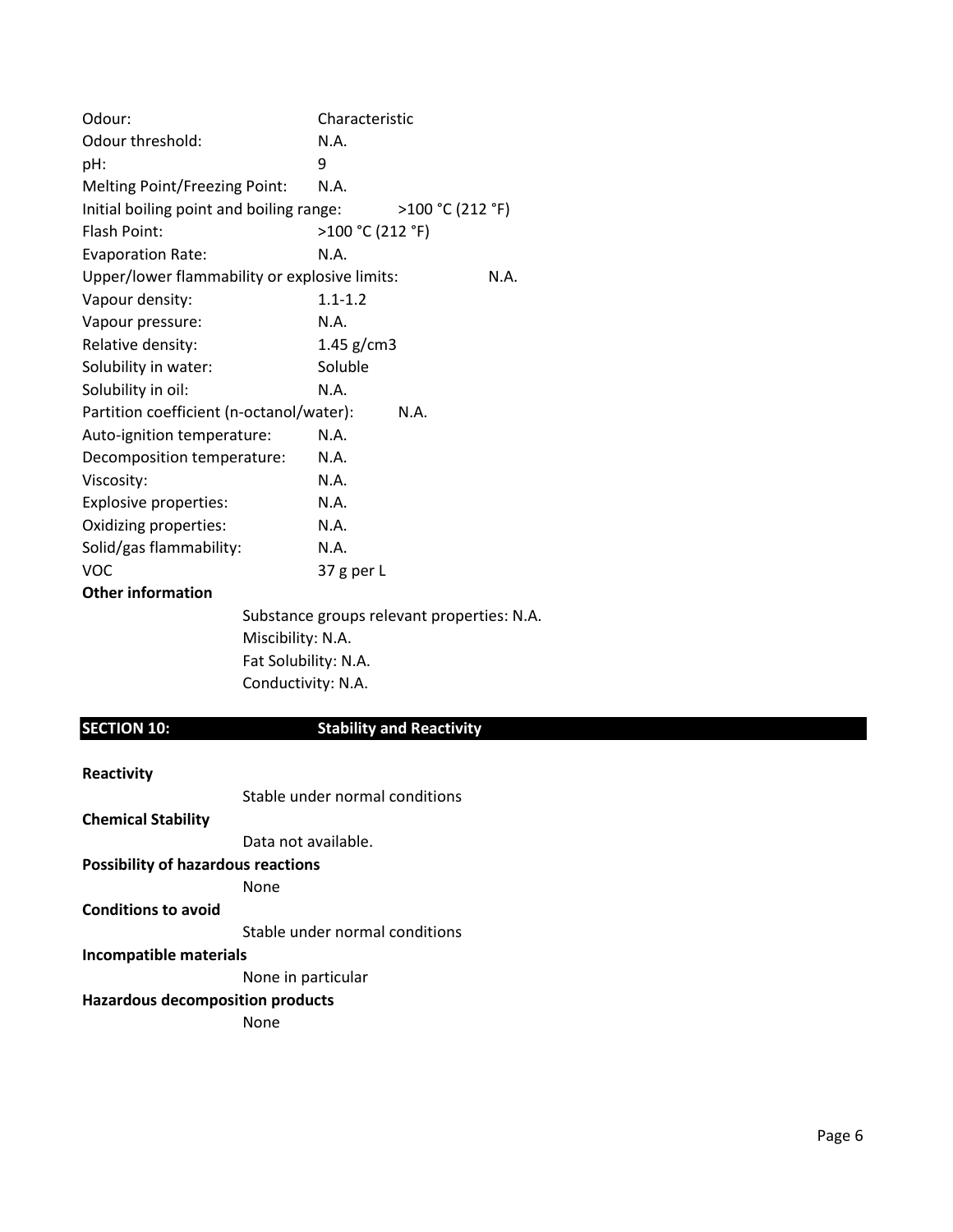# **SECTION 11: Toxicological Information**

## **Information on toxicological effects**

## **Toxicological information of the mixture:**

There is no toxicological data available on the mixture. Consider the individual concentration of each component to assess toxicological effects resulting from exposure to the mixture.

## **Toxicological information on main components of the mixture:**

| Calcium oxide                  | a) acute toxicity | LD50 Oral Rat - 500 mg/kg          |
|--------------------------------|-------------------|------------------------------------|
| 4,4'-Methylenediphenyl         | a) acute toxicity | LC50 Inhalation Rat = 369 mg/m3 4h |
| diisocyanate                   |                   |                                    |
| Methylenediphenyl diisocyanate | a) acute toxicity | LD50 Skin Rabbit > 6200 mg/kg      |
| (MDI)                          |                   | LC50 Inhalation Rat = 369 mg/l 4h  |
|                                |                   | LD50 Oral Rat > 7400 mg/kg         |
| Silica Sand                    | a) acute toxicity | LD50 Oral Rat = 500 mg/kg          |
| 4-Methylbenzenesulfonyl        | a) acute toxicity | LC50 Inhalation Rat > 640 ppm 1h   |
| isocyanate                     |                   |                                    |

# **If not differently specified, the information required in the regulation and listed below must be considered as N.A.**

a) acute toxicity b) skin corrosion/irritation c) serious eye damage/irritation d) respiratory or skin sensitisation e) germ cell mutagenicity f) carcinogenicity g) reproductive toxicity h) STOT-single exposure i) STOT-repeated exposure j) aspiration hazard

# **Substance(s) listed on the IARC Monographs:**

| 4,4'-Methylenediphenyl diisocyanate  | Group 3 |
|--------------------------------------|---------|
| Methylenediphenyl diisocyanate (MDI) | Group 3 |
| Silica Sand                          | Group 1 |

# **Substance(s) listed as OSHA Carcinogen(s):**

Silica Sand

# **Substance(s) listed as NIOSH Carcinogen(s):**

Silica Sand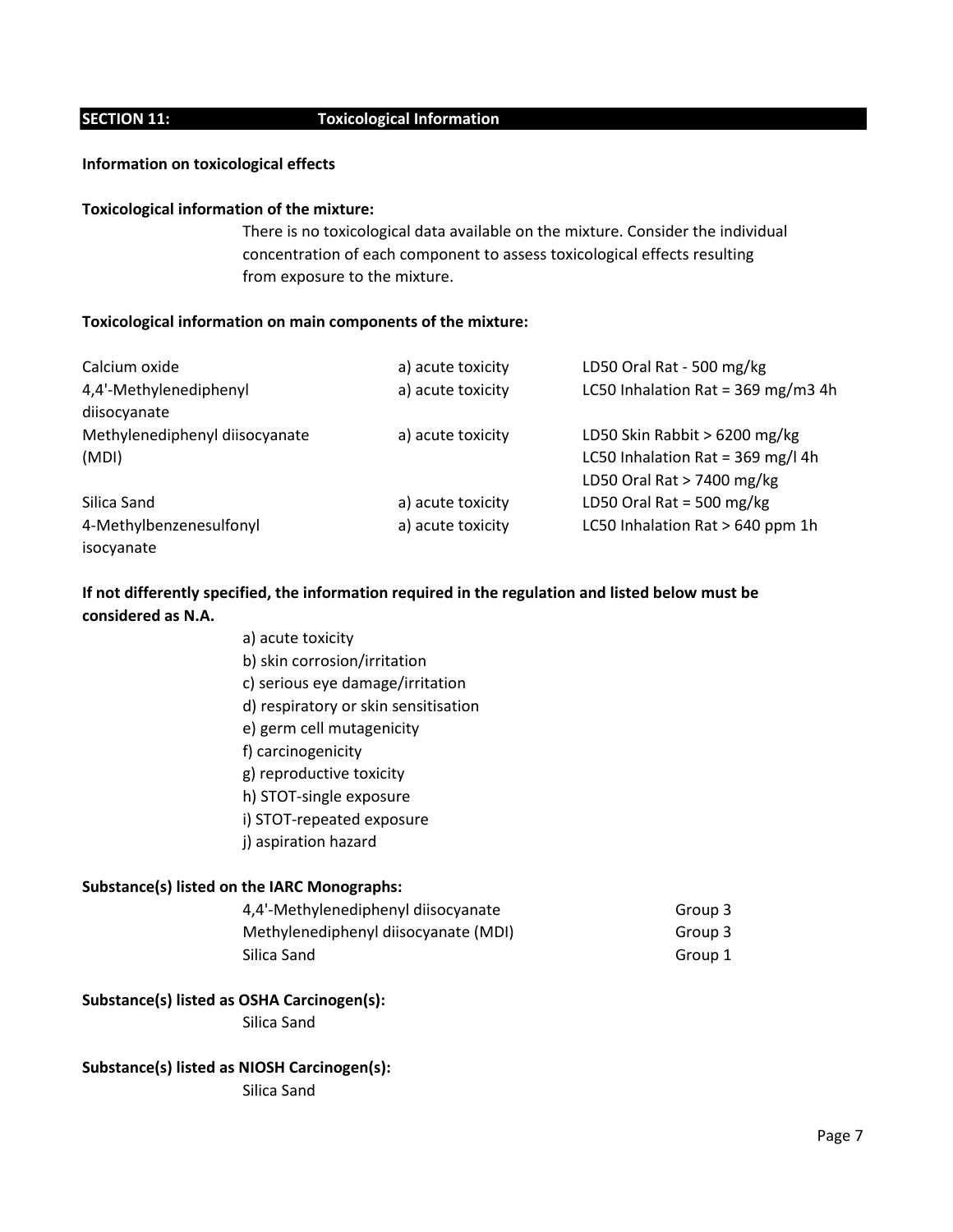# **Substance(s) listed on the NTP report on Carcinogens:**

Silica Sand

# **SECTION 12: Ecological Information**

# **Toxicity**

Adopt good working practices, so that the product is not released into the environment. Eco-Toxicological Information:

# **List of components with eco-toxicological properties**

| Quantity                             | Component          | Ident. Numb.    | Ecotox Infos                                  |
|--------------------------------------|--------------------|-----------------|-----------------------------------------------|
| $2.5 - 5%$                           | Calcium oxide      | CAS: 1305-78-8  | a) Aquatic acute toxicity: LC50 Fish Cyprinus |
|                                      |                    |                 | carpio = 1070 mg/L 96h IUCLID                 |
| $1 - 2.5%$                           | Methylenediphenyl  | CAS: 26447-40-5 | d) Terrestrial toxicity: LC50 Worm Eisenia    |
|                                      | diisocyanate (MDI) |                 | foetida > 1000 mg/kg 14d IUCLID               |
|                                      |                    |                 | d) Terrestrial toxicity: NOEC Worm Eisenia    |
|                                      |                    |                 | foetida >= 1000 mg/kg 14d IUCLID              |
| 0.25-0.49%                           | Silica Sand        | CAS: 14808-60-7 | a) Aquatic acute toxicity: LC50 carp          |
|                                      |                    |                 | > 10000,00000 mg/L 72h                        |
| <b>Persistence and degradability</b> |                    |                 |                                               |
|                                      | N.A.               |                 |                                               |
| <b>Bioaccumulative potential</b>     |                    |                 |                                               |
|                                      | N.A.               |                 |                                               |
| <b>Mobility in soil</b>              |                    |                 |                                               |
|                                      | N.A.               |                 |                                               |
| <b>Other adverse effects</b>         |                    |                 |                                               |
|                                      | N.A.               |                 |                                               |

# **SECTION 13:** Disposal Considerations

# **Waste treatment methods**

Waste must be handled in accordance with all federal, state, provincial, and local regulations. Consult authorities before disposal.

# **SECTION 14:** Transport Information

# **UN number**

ADR-UN number: N/A DOT-UN Number: N/A IATA-Un number: N/A IMDG-Un number: N/A

# **UN proper shipping name**

ADR-Shipping Name: N/A DOT-Proper Shipping Name: N/A IATA-Technical name: N/A IMDG-Technical name: N/A Page 8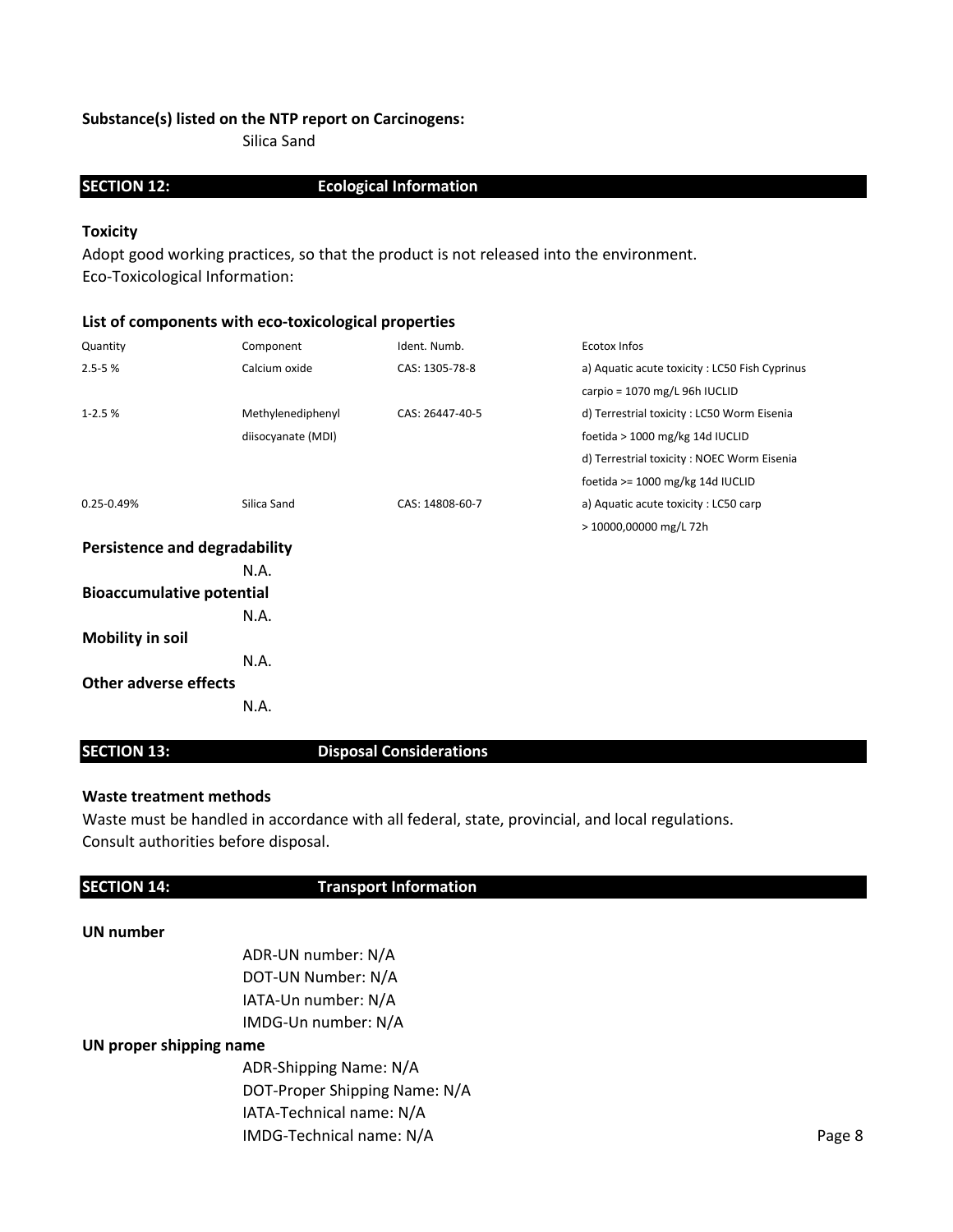| <b>Transport hazard class(es)</b>   |                                                                         |
|-------------------------------------|-------------------------------------------------------------------------|
|                                     | ADR-Class: N/A                                                          |
|                                     | DOT-Hazard Class: N/A                                                   |
|                                     | IATA-Class: N/A                                                         |
|                                     | IMDG-Class: N/A                                                         |
| <b>Packing group</b>                |                                                                         |
|                                     | ADR-Packing Group: N/A                                                  |
|                                     | DOT-Packing group: N/A                                                  |
|                                     | IATA-Packing group: N/A                                                 |
|                                     | IMDG-Packing group: N/A                                                 |
| <b>Environmental hazards</b>        |                                                                         |
|                                     | Marine pollutant: No                                                    |
|                                     | Environmental Pollutant: N.A.                                           |
|                                     | Transport in bulk according to Annex II of MARPOL73/78 and the IBC Code |
|                                     | N.A.                                                                    |
| <b>Special precautions</b>          |                                                                         |
| Department of Transportation (DOT): |                                                                         |
|                                     | DOT-Special Provision(s): N/A                                           |
|                                     | DOT-Label(s): N/A                                                       |
|                                     | DOT-Symbol: N/A                                                         |
|                                     | DOT-Cargo Aircraft: N/A                                                 |
|                                     | DOT-Passenger Aircraft: N/A                                             |
|                                     | DOT-Bulk: N/A                                                           |
|                                     | DOT-Non-Bulk: N/A                                                       |
| Road and Rail (ADR-RID):            |                                                                         |
|                                     | ADR-Label: N/A                                                          |
|                                     | ADR-Hazard identification number: N/A                                   |
|                                     | ADR-Transport category (Tunnel restriction code): N/A                   |
| Air (IATA):                         |                                                                         |
|                                     | IATA-Passenger Aircraft: N/A                                            |
|                                     | IATA-Cargo Aircraft: N/A                                                |
|                                     | IATA-Label: N/A                                                         |
|                                     | IATA-Subrisk: N/A                                                       |
|                                     | IATA-Erg: N/A                                                           |
|                                     | IATA-Special Provisions: N/A                                            |
| Sea (IMDG):                         |                                                                         |
|                                     | IMDG-Stowage Code: N/A                                                  |
|                                     | IMDG-Stowage Note: N/A                                                  |
|                                     | IMDG-Subrisk: N/A                                                       |
|                                     | IMDG-Special Provisions: N/A                                            |
|                                     | IMDG-Page: N/A                                                          |
|                                     | IMDG-Label: N/A                                                         |
|                                     | IMDG-EMS: N/A                                                           |
|                                     | IMDG-MFAG: N/A                                                          |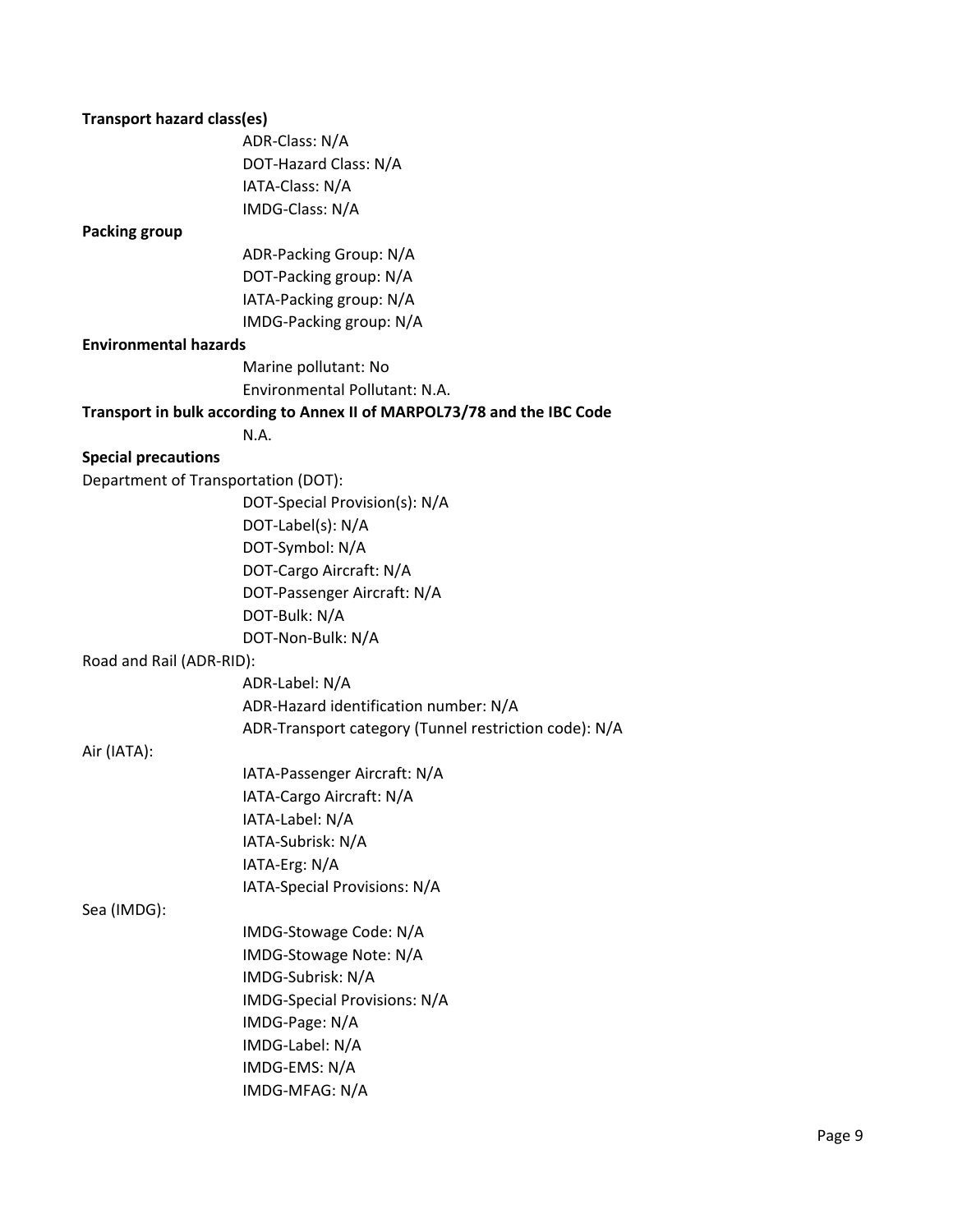# **SECTION 15:** Regulatory Information

# **USA - Federal regulations**

| <b>TSCA - Toxic Substances Control Act</b>                                     |                                      |                                           |
|--------------------------------------------------------------------------------|--------------------------------------|-------------------------------------------|
| <b>TSCA inventory:</b>                                                         |                                      |                                           |
| All the components are listed on the TSCA inventory                            |                                      |                                           |
| <b>TSCA listed substances:</b>                                                 |                                      |                                           |
| Calcium oxide                                                                  | is listed in TSCA                    | Section 8b                                |
| Methylenediphenyl diisocyanate (MDI)                                           | is listed in TSCA                    | Section 8b Section 8a - PAIR              |
| 4,4'-Methylenediphenyl diisocyanate                                            | is listed in TSCA                    | Section 8b Section 8a - PAIR              |
| Silica Sand                                                                    | is listed in TSCA                    | Section 8b                                |
| 4-Methylbenzenesulfonyl isocyanate                                             | is listed in TSCA                    | Section 8b                                |
| <b>SARA - Superfund Amendments and Reauthorization Act</b>                     |                                      |                                           |
| <b>Section 302 - Extremely Hazardous Substances:</b>                           |                                      |                                           |
| no substances listed                                                           |                                      |                                           |
| <b>Section 304 - Hazardous substances:</b>                                     |                                      |                                           |
| 4,4'-Methylenediphenyl diisocyanate                                            |                                      |                                           |
| <b>Section 313 - Toxic chemical list:</b>                                      |                                      |                                           |
| 4,4'-Methylenediphenyl diisocyanate                                            |                                      |                                           |
| CERCLA - Comprehensive Environmental Response, Compensation, and Liability Act |                                      |                                           |
| <b>Substance(s) listed under CERCLA:</b>                                       |                                      |                                           |
| 4,4'-Methylenediphenyl diisocyanate                                            | Reportable quantity:                 | 5000 pounds                               |
| <b>CAA - Clean Air Act</b>                                                     |                                      |                                           |
| <b>CAA listed substances:</b>                                                  |                                      |                                           |
| 4,4'-Methylenediphenyl diisocyanate                                            | is listed in CAA                     | Section 112(b) - HAP Section 112(b) - HON |
| <b>CWA - Clean Water Act</b>                                                   |                                      |                                           |
| <b>CWA listed substances:</b>                                                  |                                      |                                           |
| no substances listed                                                           |                                      |                                           |
| <b>USA</b> - State specific regulations                                        |                                      |                                           |
| <b>California Proposition 65</b>                                               |                                      |                                           |
| Substance(s) listed under California Proposition 65:                           |                                      |                                           |
| Silica Sand                                                                    | Listed as carcinogen                 |                                           |
| <b>Massachusetts Right to know</b>                                             |                                      |                                           |
| Substance(s) listed under Massachusetts Right to know:                         |                                      |                                           |
| Calcium oxide                                                                  |                                      |                                           |
|                                                                                | Methylenediphenyl diisocyanate (MDI) |                                           |
| 4,4'-Methylenediphenyl diisocyanate                                            |                                      |                                           |
| Silica Sand                                                                    |                                      |                                           |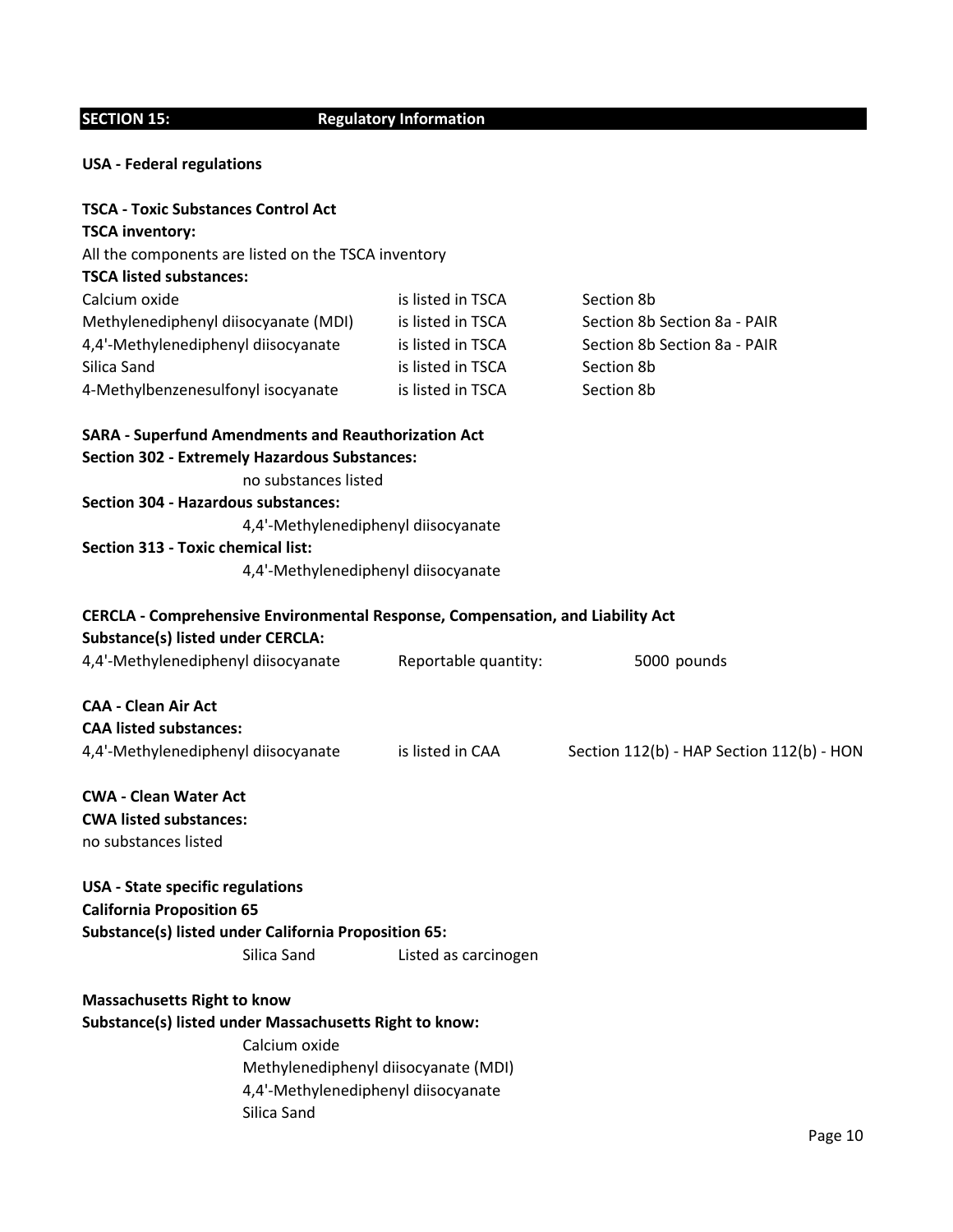# **Pennsylvania Right to know**

**Substance(s) listed under Pennsylvania Right to know:**

Calcium oxide 4,4'-Methylenediphenyl diisocyanate Silica Sand

# **New Jersey Right to know**

**Substance(s) listed under New Jersey Right to know:**

Calcium oxide Methylenediphenyl diisocyanate (MDI) 4,4'-Methylenediphenyl diisocyanate Silica Sand

**Canada - Federal regulations**

# **DSL - Domestic Substances List**

**DSL Inventory:**

All the substances are listed in the DSL.

**NDSL - Non Domestic Substances List NDSL Inventory:** no substances listed

# **NPRI - National Pollutant Release Inventory**

**Substances listed in NPRI:**

no substances listed

# **SECTION 16:** Other Information

| Code   | Description                                                                    |
|--------|--------------------------------------------------------------------------------|
| H315   | Causes skin irritation.                                                        |
| H317   | May cause an allergic skin reaction.                                           |
| H318   | Causes serious eye damage.                                                     |
| H319   | Causes serious eye irritation.                                                 |
| H332   | Harmful if inhaled.                                                            |
| H334   | May cause allergy or asthma symptoms or breathing difficulties if inhaled.     |
| H335   | May cause respiratory irritation.                                              |
| H350   | May cause cancer.                                                              |
| H351   | Suspected of causing cancer.                                                   |
| H351.G | Suspected of causing cancer if inhaled, in contact with skin and if swallowed. |
| H372   | Causes damage to organs through prolonged or repeated exposure.                |
| H373   | May cause damage to organs through prolonged or repeated exposure.             |
| H373.A | May cause damage to organs through prolonged or repeated exposure if inhaled.  |
|        |                                                                                |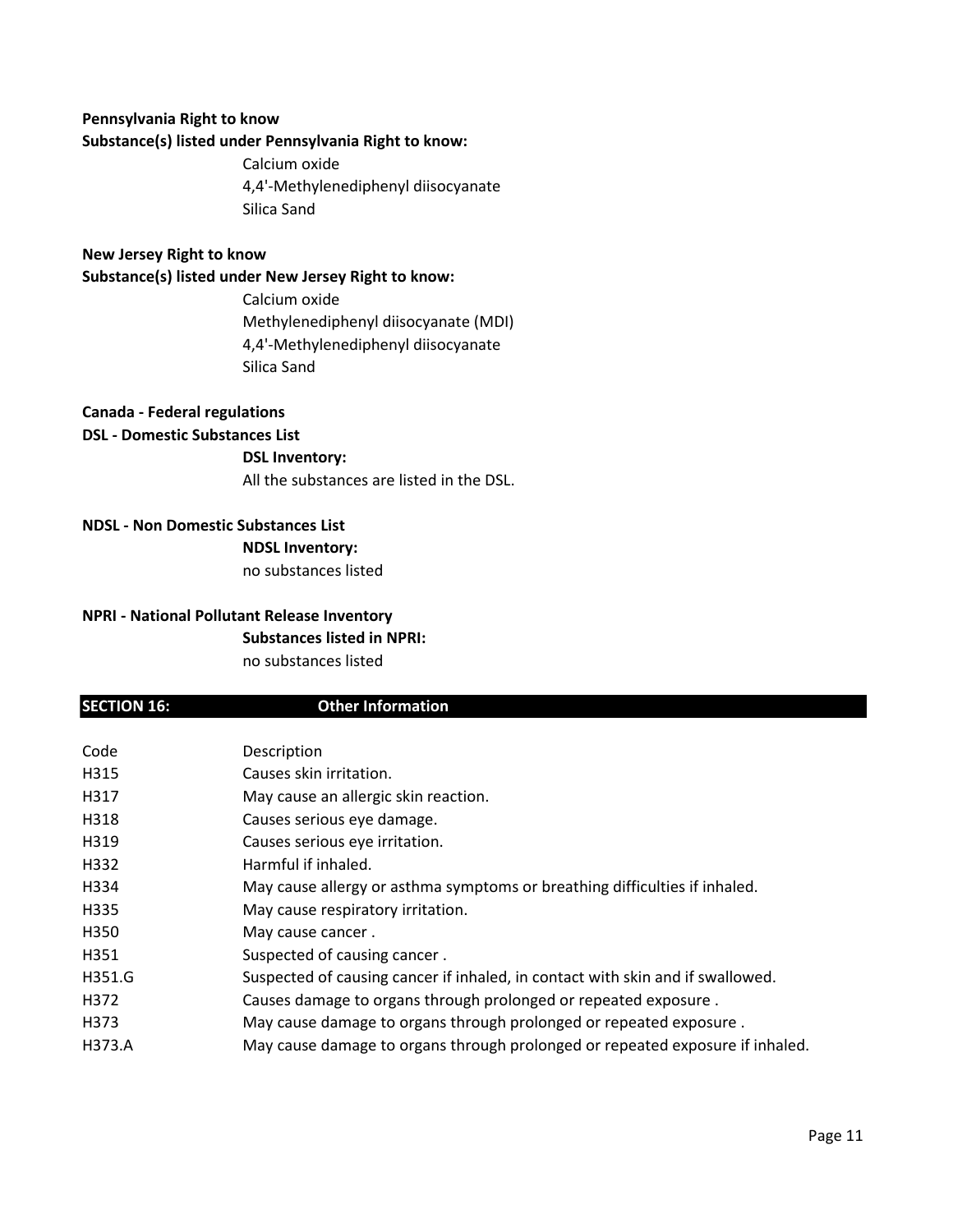# **Additional classification information**



HMIS Health: 1 = Slight HMIS Health - Is health hazard chronic?: Yes HMIS Flammability: 1 = Combustible if heated HMIS Reactivity: 0 = Minimal HMIS P.P.E.: Safety glasses, gloves NFPA Health: 1 = Slight NFPA Flammability: 1 = Combustible if heated NFPA Reactivity: 0 = Minimal NFPA Special Risk: NONE

Reasonable care has been taken in the preparation of this information, but the manufacturer makes no warranty of merchantability or any other warranty, expressed or implied, with respect to this information. The manufacturer makes no representations and assumes no liability for any direct, incidental or consequential damages resulting from its use. The information herein is presented in good faith and believed to be accurate as of the effective date given. It is the buyer's responsibility to ensure that its activities comply with Federal, State or provincial, and local laws.

This document was prepared by a competent person who has received appropriate training. It is the duty of the user to ensure that this information is appropriate and complete with respect to the specific use intended.

This SDS cancels and replaces any preceding release.

# **Legend to abbreviations and acronyms used in the safety data sheet:**

ADR: European Agreement concerning the International Carriage of Dangerous Goods by Road.

RID: Regulation Concerning the International Transport of Dangerous Goods by Rail.

IMDG: International Maritime Code for Dangerous Goods.

IATA: International Air Transport Association.

IATA-DGR: Dangerous Goods Regulation by the "International Air Transport Association" (IATA).

ICAO: International Civil Aviation Organization.

ICAO-TI: Technical Instructions by the "International Civil Aviation Organization" (ICAO).

GHS: Globally Harmonized System of Classification and Labeling of Chemicals.

CLP: Classification, Labeling, Packaging.

EINECS: European Inventory of Existing Commercial Chemical Substances.

INCI: International Nomenclature of Cosmetic Ingredients.

CAS: Chemical Abstracts Service (division of the American Chemical Society).